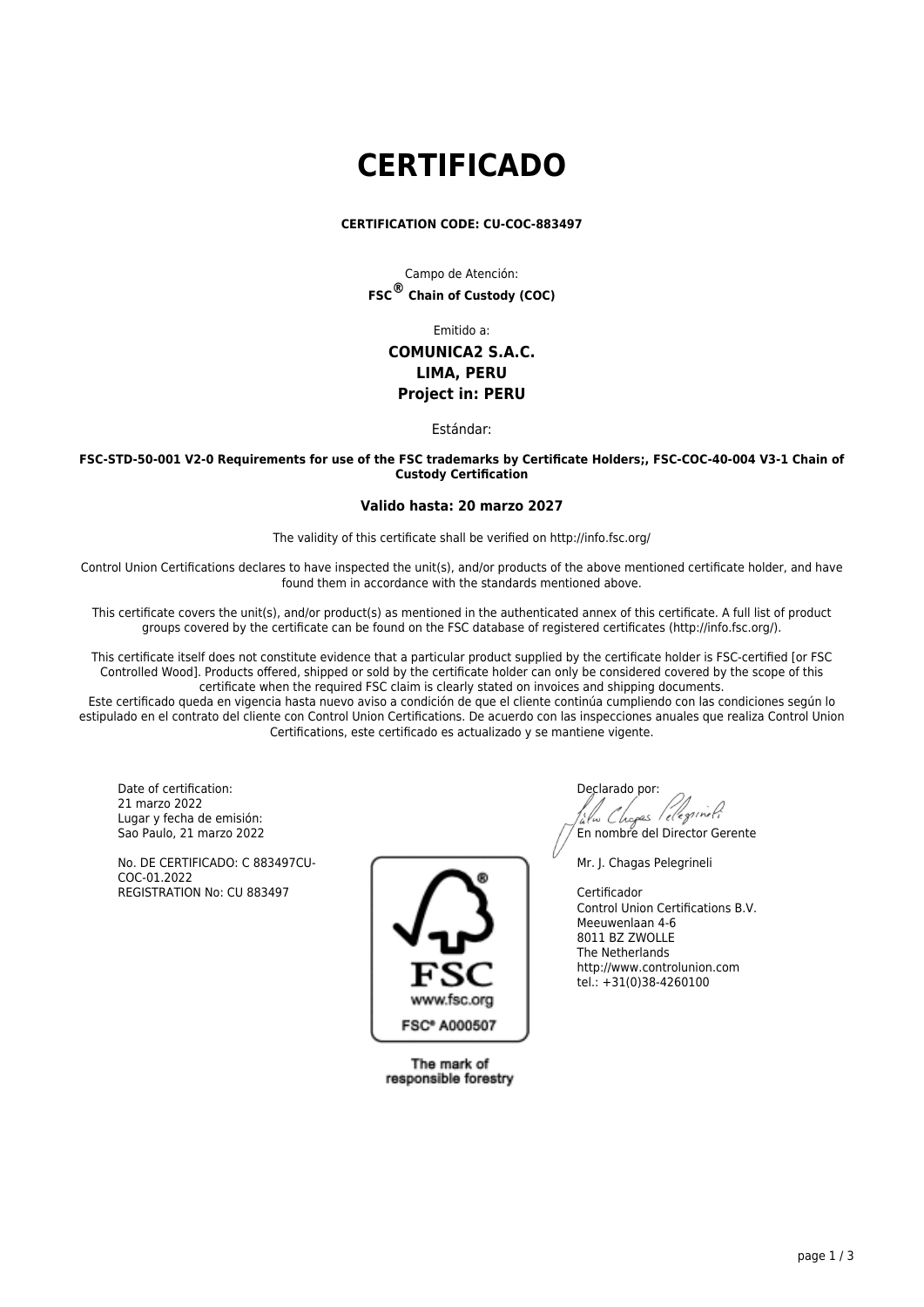# **Anexo al CERTIFICATION CODE: CU-COC-883497 FSC® Chain of Custody (COC)**

COMUNICA2 S.A.C. CALLE OMICRON 218, URB. PARQUE INTERNACIONAL DE INDUSTRIA Y COMERCIO - CALLAO LIMA PERU

**This certificate gives the right, in accordance with the agreements in the licencee-contract, on the basis of the accreditation of CU by the Forest Stewardship Council (FSC), to use the FSC logo for the unit(s), process(es) and/or product(s) mentioned below. Use of the FSC logo on (trade) products is only allowed for products mentioned under "products" in conformity with the category.**

**This certificate and its copies or reproductions shall be returned to CU immediately on request. More information about the client and/or products and/or units can be obtained at the website of CU (www.controlunion.com/certifications) or by contacting CU.**

This certificate, referred to in the client contract as scope certificate, covers the following product(s), which comply(ies) with the latest version of the CU Forestry Standards:

### **Certified products**

|          | No de Producto Nombre del Producto     | Category                                   | Unidades de Proceso |
|----------|----------------------------------------|--------------------------------------------|---------------------|
| P 064051 | P5.1 Cardboard packaging               | FSC 100%, FSC Mix, FSC Recycled PRC 133559 |                     |
| P 064054 | P5.3 Sacks and bags of paper           | FSC 100%, FSC Mix, FSC Recycled PRC 133559 |                     |
| P 064055 | P5.4 Food wrapping paper               | FSC 100%, FSC Mix, FSC Recycled PRC 133559 |                     |
| P 064069 | P7.1 Notebooks                         | FSC 100%, FSC Mix, FSC Recycled PRC 133559 |                     |
| P 064070 | P7.2 Pads                              | <b>FSC Mix</b>                             | PRC 133559          |
| P 064071 | P7.3 File folders                      | FSC 100%, FSC Mix, FSC Recycled PRC 133559 |                     |
| P 064073 | P7.5 Post and greeting cards           | FSC 100%, FSC Mix, FSC Recycled PRC 133559 |                     |
| P 064074 | P7.6 Envelopes                         | FSC 100%, FSC Mix, FSC Recycled PRC 133559 |                     |
| P 064076 | P7.8 Adhesive labels                   | FSC 100%, FSC Mix, FSC Recycled PRC 133559 |                     |
| P 064084 | P8.1 Books                             | FSC 100%, FSC Mix, FSC Recycled PRC 133559 |                     |
| P 064085 | P8.2 Magazines                         | FSC 100%, FSC Mix, FSC Recycled PRC 133559 |                     |
| P 064087 | P8.4 Advertising materials             | FSC 100%, FSC Mix, FSC Recycled PRC 133559 |                     |
| P 064088 | P8.5 Business cards                    | FSC 100%, FSC Mix, FSC Recycled PRC 133559 |                     |
| P 064089 | P8.6 Calendars, diaries and organisers | FSC 100%, FSC Mix, FSC Recycled PRC 133559 |                     |

This certificate covers the following Processing Unit(s), which comply(ies) with the latest version of the CU Forestry Standards:

### **Unidades de Proceso**

| No de Unidad | Nombre de la unidad | ref. | Dirección                                                                                            | <b>Procesos</b>               |
|--------------|---------------------|------|------------------------------------------------------------------------------------------------------|-------------------------------|
| PRC 133559   | COMUNICA2 S.A.C.    | D-01 | CALLE OMICRON 218, URB.<br>PARQUE INTERNACIONAL DE<br>INDUSTRIA Y COMERCIO - CALLAO<br>LIMA,<br>PERU | Printing and related services |